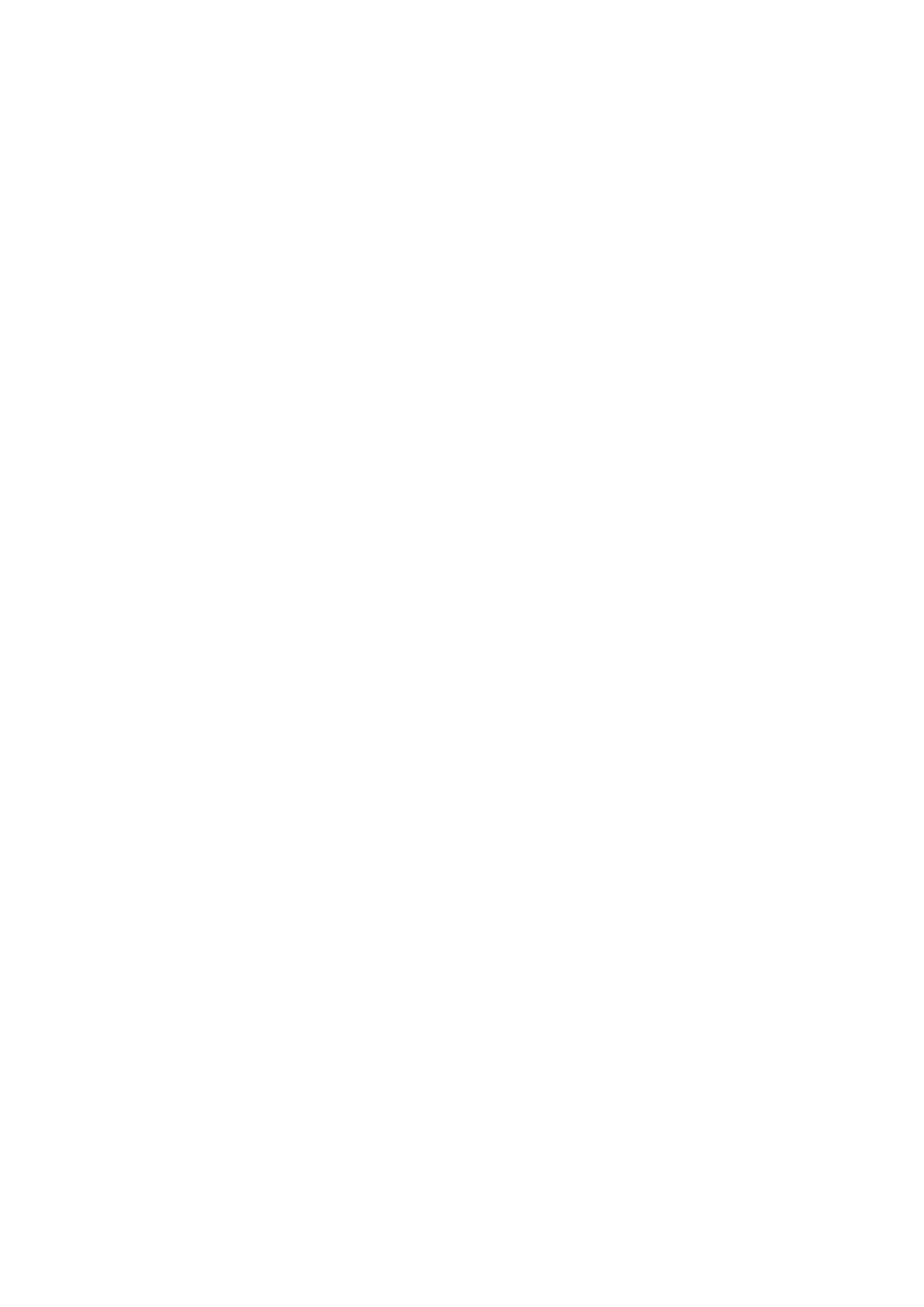Statutory Document No. 2018/0289



*Equality Act 2017*

### **EQUALITY ACT 2017 (REMEDIES) ORDER 2018**

*Approved by Tynwald: 11 December 2018 Coming into Operation: 1 January 2019*

The Department for Enterprise<sup>1</sup> makes the following Order under section 111(7) of the Equality Act 2017.

#### <span id="page-2-0"></span>**1 Title**

This Order is the Equality Act 2017 (Remedies) Order 2018.

#### <span id="page-2-1"></span>**2 Commencement**

If approved by Tynwald<sup>,</sup> this Order comes into operation on 1 January 2019.

#### <span id="page-2-2"></span>**3 Amendment of section 111 of the Equality Act 2017**

- (1) Section 111 of the Equality Act 2017 is amended as follows.
- $(2)$  Insert<sup>2</sup> —

 **A person may assert any of the rights conferred on him or her by** or under —

- (a) the Redundancy Payments Act 1990; and
- (b) Part III of the Shops Act 2000 (rights in respect of Sunday working),

by way of complaint or reference to the Tribunal and not otherwise. $\boldsymbol{\mathsf{E}}$ .

- (3) For subsection (3) substitute  $-$ 
	- **EE**(3) A person may assert any of the rights conferred on him or her by or under —

<sup>2</sup> For the precise location of the insertions made by paragraphs (2) and (5) see section 46(2)(a) of the Legislation Act 2015 (placing insertion if not specified exactly).



1

<sup>&</sup>lt;sup>1</sup> The former Department of Economic Development became the Department for Enterprise on 24 November 2017 pursuant to the Transfer of Functions (Economic Development and Education) Order 2017 (SD 2017/0325).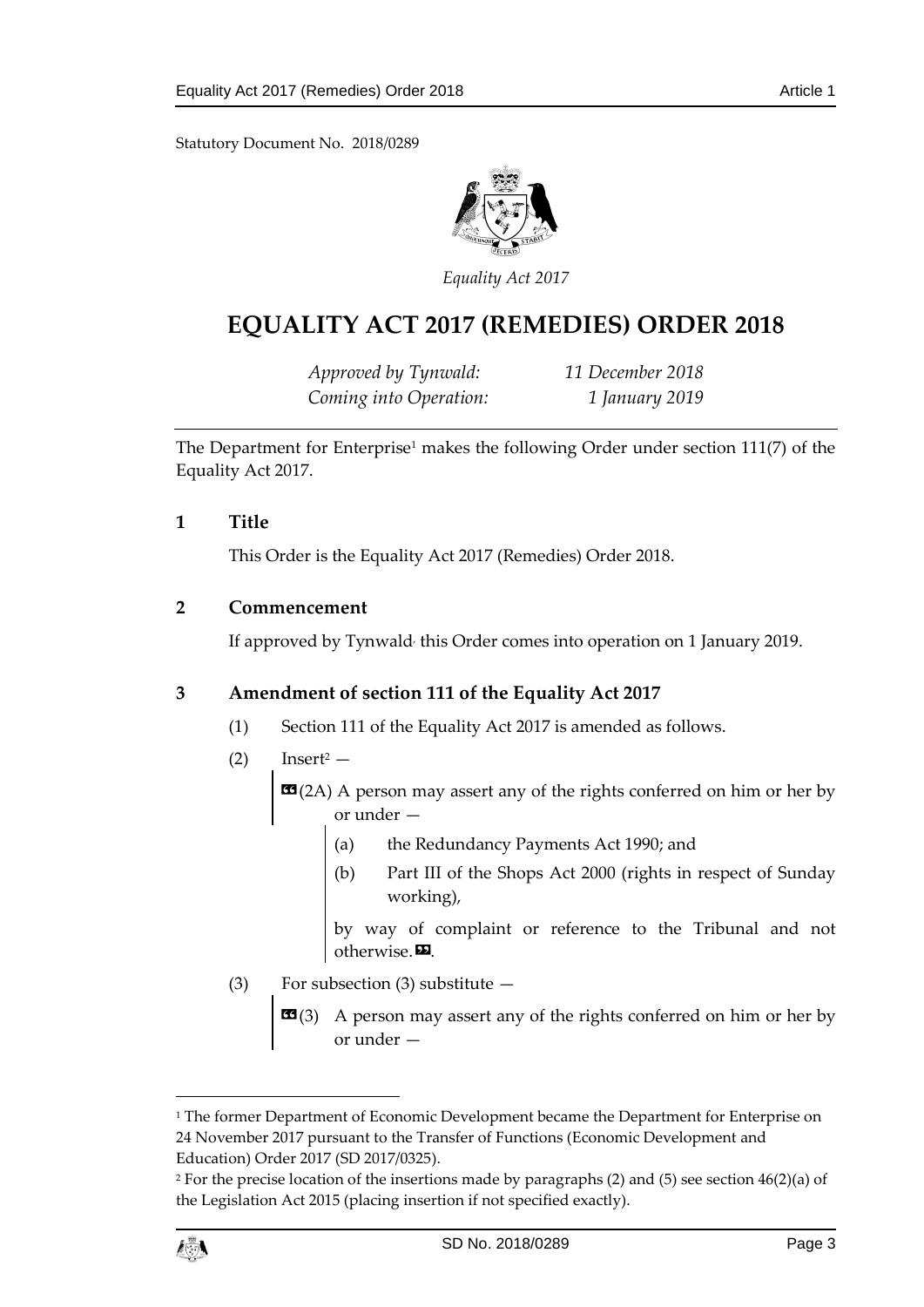- (a) Part I (discrimination at recruitment on trade union grounds);
- (b) Part II (rights during employment);
- (c) sections 29 to 34 (inducements etc.) and 35 to 48 (time off work) of Part III (rights arising in course of employment);
- (d) Part V (detriment);
- (e) Part VI (suspension from work on maternity grounds);
- (f) Part VII (leave for family and domestic reasons);
- (g) Part VIII (right to be accompanied at disciplinary and grievance hearings);
- (h) section 110 (right to written statement of reasons for dismissal) of Part IX (termination of employment);
- (i) Part X (unfair dismissal);
- (j) Part XI (insolvency and cessation of business); and
- (k) sections 165 (part-time work: discrimination), 166 (limitedterm employment), 166A (zero-hours contracts), 167 (annual leave and other working time cases) and 168 (death of employer or employee),

by way of complaint or reference to the Tribunal and not otherwise.

- (3A) A person may assert any of the rights conferred on him or her by or under —
	- (a) section 21 to 28 (deductions from wages etc.);
	- (b) sections 106 to 109 and Schedule 2 (rights in relation to notice etc.),

by way of complaint or reference to the Tribunal. $\boldsymbol{\mathsf{\Xi}}$ .

- (4) Omit subsections (4) and (5).
- $(5)$  Insert —

**EG**(5A)A person may assert any of the rights conferred on him or her by or under the Minimum Wage Act 2001 by way of complaint or reference to the Tribunal. $\boldsymbol{\Xi}$ .

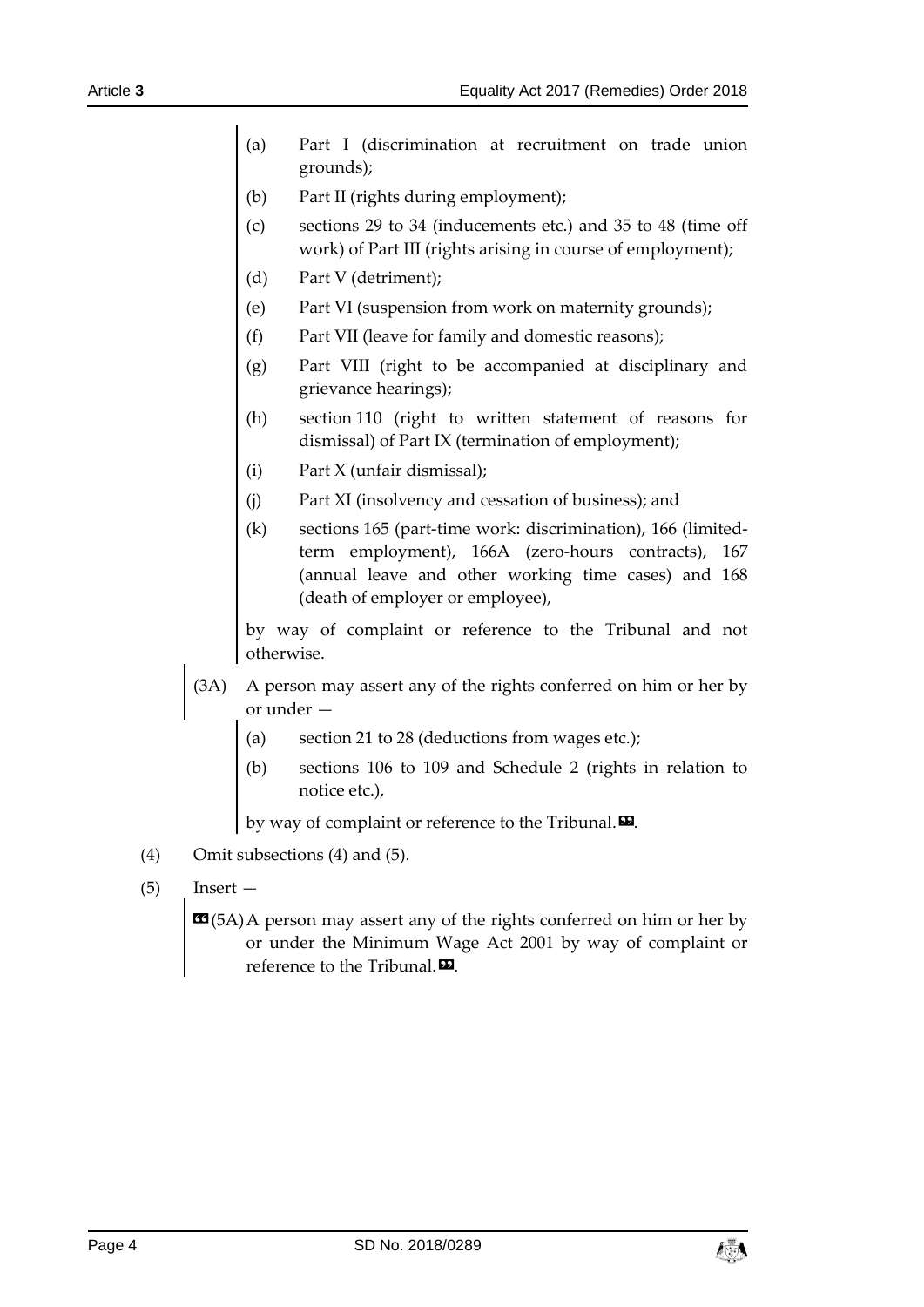(6) At the end of the section add the following —

 $\text{13}$  *Note:* this section does not preclude a right of appeal to the High Court under section 127 (appeals) of this Act in relation to any of the provisions of the relevant enactments.  $\mathbf{D}$ .

#### **MADE 14 NOVEMBER 2018**

**LAURENCE SKELLY** *Minister for Enterprise*